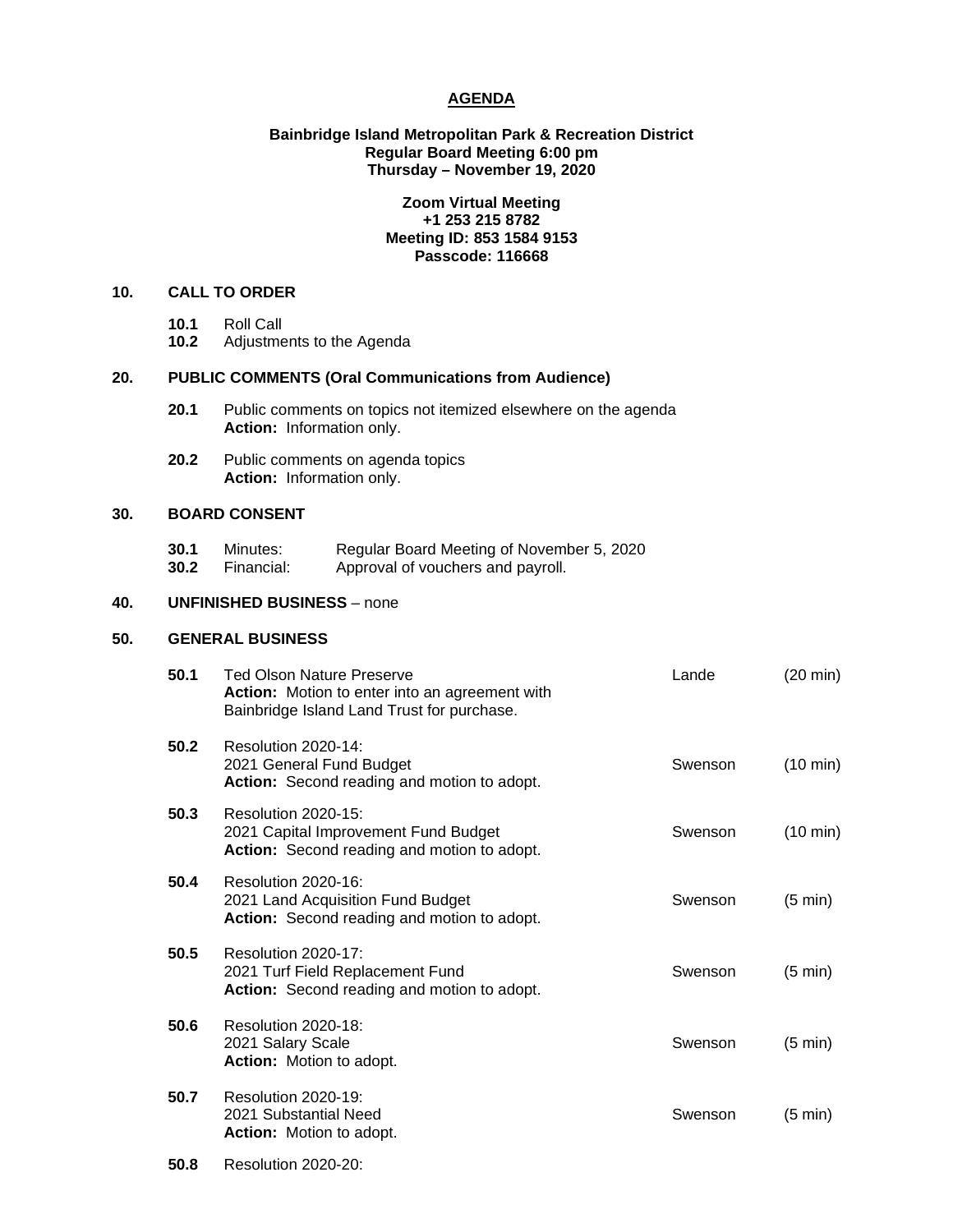|       | 2021 Regular Property Tax Levy Assessment<br><b>Action:</b> Motion to adopt.     | Swenson | $(5 \text{ min})$ |
|-------|----------------------------------------------------------------------------------|---------|-------------------|
| 50.9  | Resolution 2020-21:<br>2021 Bond Levy Tax Assessment<br>Action: Motion to adopt. | Swenson | $(5 \text{ min})$ |
| 50.10 | 2021 Board Meeting Dates<br>Action: Motion to approve 2021 board meeting dates.  | Lande   | $(5 \text{ min})$ |

# **60. DIRECTOR'S REPORT**

- 
- **60.1** Director's Report<br>**60.2** Upcoming Meeting **60.2** Upcoming Meetings/Work Sessions/Events

| 12/3/20  | <b>Regular Board Meeting</b> | 6 pm | Zoom Virtual Meeting      |
|----------|------------------------------|------|---------------------------|
| 12/17/20 | <b>Regular Board Meeting</b> | 6 pm | Zoom Virtual Meeting      |
| 1/7/21   | <b>Regular Board Meeting</b> | 6 pm | <b>Island Center Hall</b> |
| 1/21/21  | <b>Regular Board Meeting</b> | 6 pm | <b>Island Center Hall</b> |
| 2/4/21   | <b>Regular Board Meeting</b> | 6 pm | <b>Island Center Hall</b> |

## **70. BOARD MEMBER ITEMS**

**70.1** Remarks from Board Members<br>**70.2** Board Member Committee Repo **70.2** Board Member Committee Reports

# **80. WRITTEN COMMUNICATIONS**

- **90. ADJOURNMENT**
- **100. ADJOURN TO EXECUTIVE SESSION IF NEEDED**
- **110. EXECUTIVE SESSION**
- **120. RECONVENE TO REGULAR SESSION**
- **130. ADJOURNMENT**